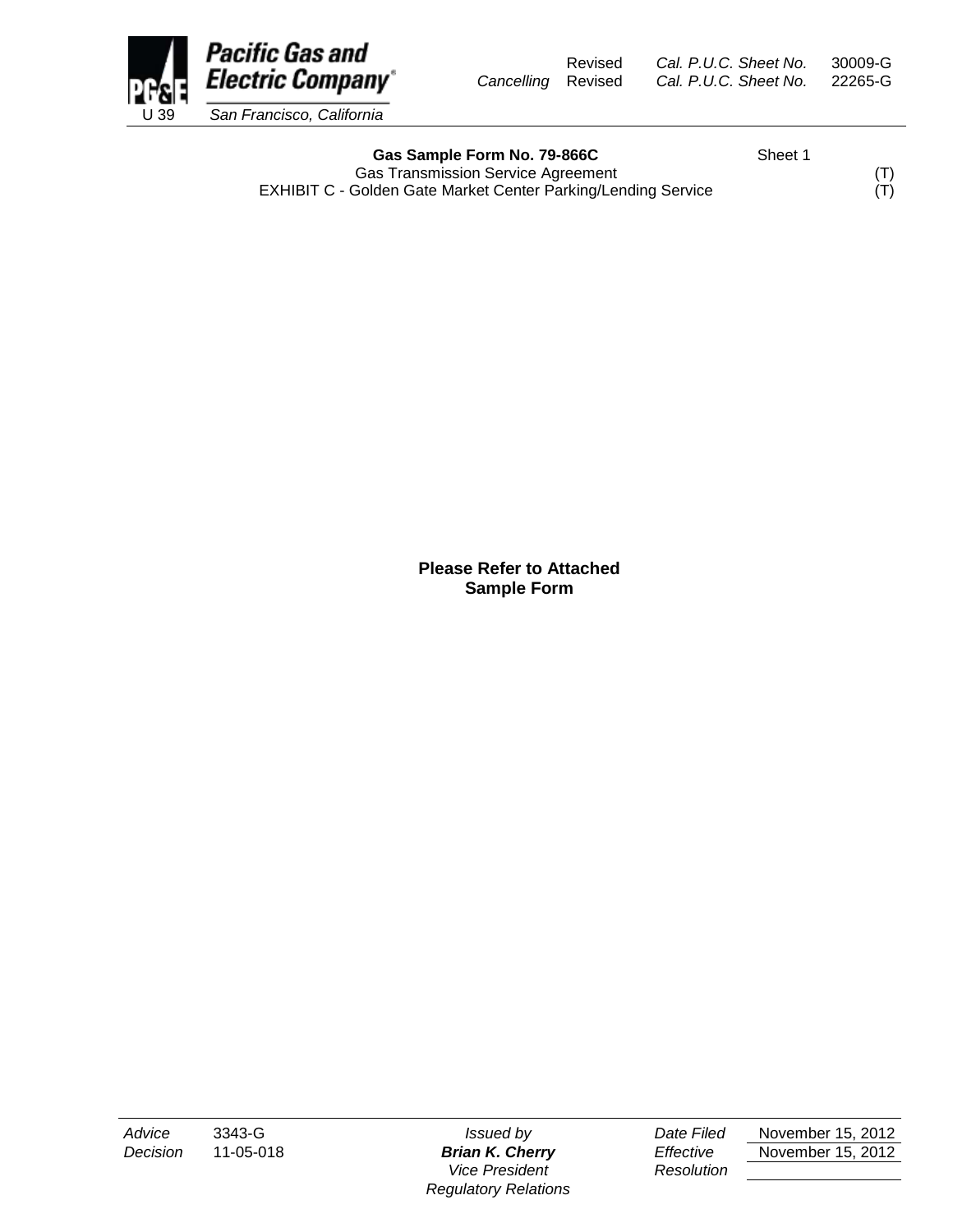EXHIBIT: GAS TRANSMISSION SERVICE AGREEMENT: CUSTOMER NAME:



# **GAS TRANSMISSION SERVICE AGREEMENT**

# **EXHIBIT C GOLDEN GATE MARKET CENTER PARKING/LENDING SERVICE**

Customer must execute or previously have executed a currently effective Gas Transmission Service Agreement (GTSA) with PG&E before this exhibit has any legal effect. Once executed, this Exhibit shall be made a part of and subject to all terms and conditions of the GTSA executed by and between PG&E and Customer, and service hereunder shall be rendered in accordance with the terms of the Applicable Rate Schedule identified below or superseding rate schedule(s), and all applicable PG&E gas Rules in effect during the term of this Exhibit.

APPLICABLE RATE SCHEDULE (G-PARK or G-LEND):

MAXIMUM DAILY/TOTAL EXHIBIT QUANTITIES:

Customer's contracted Maximum Daily Quantity (MDQ) and Total Exhibit Quantity (TEQ) are specified in decatherms in the spaces below. If the TEQ exceeds the actual quantity parked by or loaned to the Customer, then the TEQ shall be revised to equal the actual quantity. The unpark or repayment MDQ will be revised to equal the revised quantity TEQ divided by the number of days in the unpark or repayment term.

| <b>QUANTITY</b> |               | <b>RECEIPT</b><br><u>POINT(S)</u> | <b>DELIVERY</b><br>POINT(S) | <b>TIME PERIOD</b><br>(TERM)                                                                                                                                                                                                   |
|-----------------|---------------|-----------------------------------|-----------------------------|--------------------------------------------------------------------------------------------------------------------------------------------------------------------------------------------------------------------------------|
|                 | (Dth) TOTAL   |                                   |                             | to to                                                                                                                                                                                                                          |
|                 | (Dth/day) IN  |                                   |                             | to the contract of the contract of the contract of the contract of the contract of the contract of the contract of the contract of the contract of the contract of the contract of the contract of the contract of the contrac |
|                 | (Dth/day) IN  |                                   |                             | to the contract of the contract of the contract of the contract of the contract of the contract of the contract of the contract of the contract of the contract of the contract of the contract of the contract of the contrac |
|                 |               |                                   | $(Dth/day)$ IN              | to the contract of the contract of the contract of the contract of the contract of the contract of the contract of the contract of the contract of the contract of the contract of the contract of the contract of the contrac |
|                 |               |                                   |                             |                                                                                                                                                                                                                                |
|                 | (Dth/day) OUT |                                   |                             | to                                                                                                                                                                                                                             |
|                 |               |                                   |                             | to the contract of the contract of the contract of the contract of the contract of the contract of the contract of the contract of the contract of the contract of the contract of the contract of the contract of the contrac |

## RATES AND CHARGES:

The rates and charges applicable to service rendered pursuant to this Exhibit C have been negotiated in accordance with the Applicable Rate Schedule identified above and shall be as follows:

#### REMAINING BALANCE AT TERMINATION:

If the Customer terminates service under Schedule G-PARK or G-LEND, remaining balances in the customer's account shall be subject to the terms of Schedule G-BAL.

Automated Document – Preliminary Statement Part A Page **2** of **2**